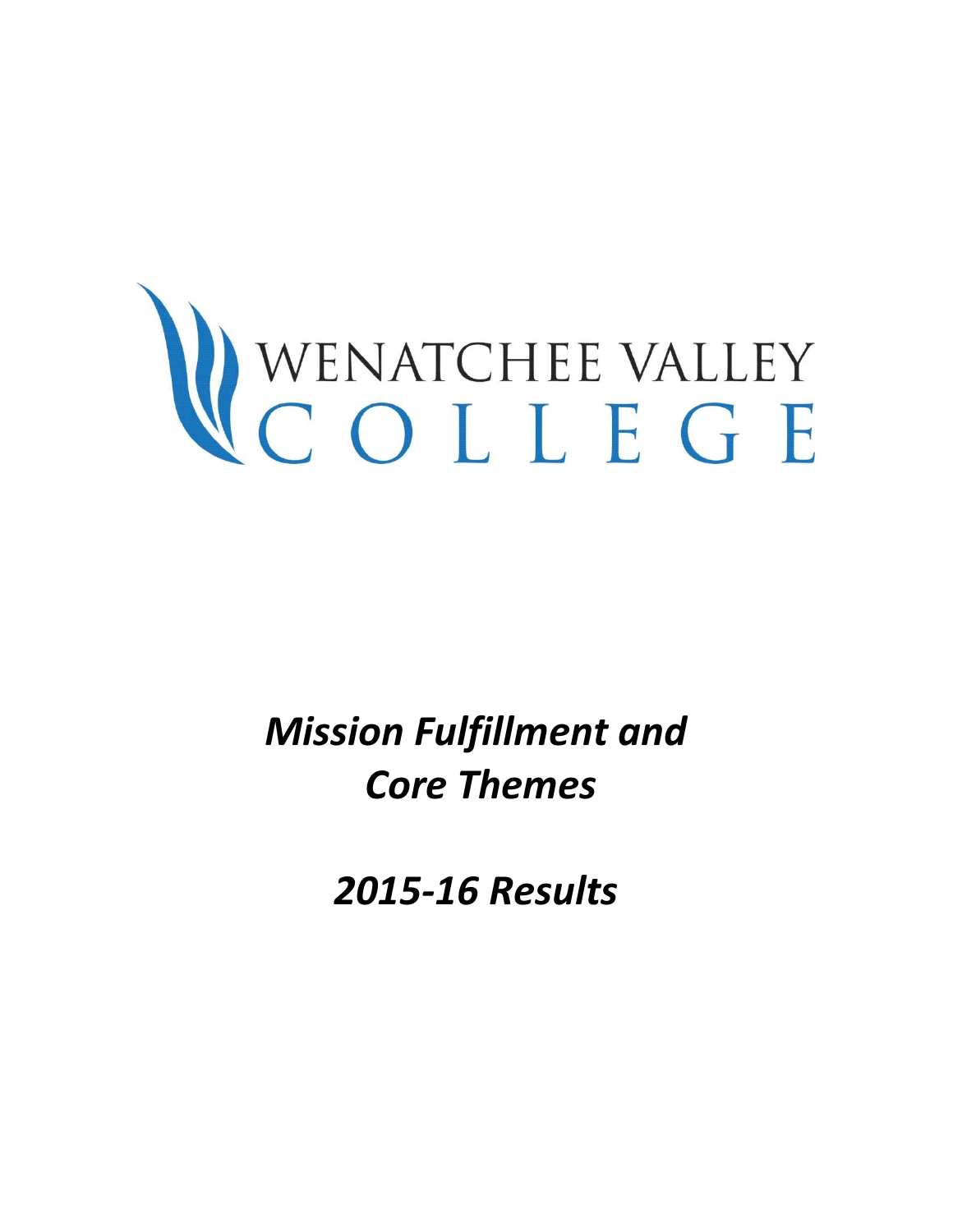#### **Mission Fulfillment and Core Themes 2015-16**

These scorecards present data for indicators of mission fulfillment and core theme attainment compiled for the 2015-16 academic year.

#### **Mission**

Wenatchee Valley College enriches North Central Washington by serving educational and cultural needs of communities and residents throughout the service area. The college provides high-quality transfer, liberal arts, professional/technical, basic skills and continuing education for students of diverse ethnic and economic backgrounds.

#### **Core Themes**

#### **Educational Achievement**

Students will achieve their goals for education and employment through preparation for successful transfer to the baccalaureate level, development of the professional/technical expertise for successful entry into the workforce, or proficiency in college readiness skills needed to pursue goals for further education and employment.

#### **Support for Learning**

WVC's non-instructional programs and services will support students' attainment of their educational goals and promote access to all of the college's educational opportunities.

#### **Responsiveness to Local Needs**

WVC's degrees, programs, courses and services will be responsive to local demand and community needs. WVC will actively seek community input through its foundations, advisory committees, and collaboration with external organizations.

#### **Diversity and Cultural Enrichment**

Students and staff will be supported by practices and policies that create an inclusive environment for learning and work. The college community and residents of District 15 will have opportunities to experience diverse and multiculturally rich perspectives through curriculum, educational programs, and special events.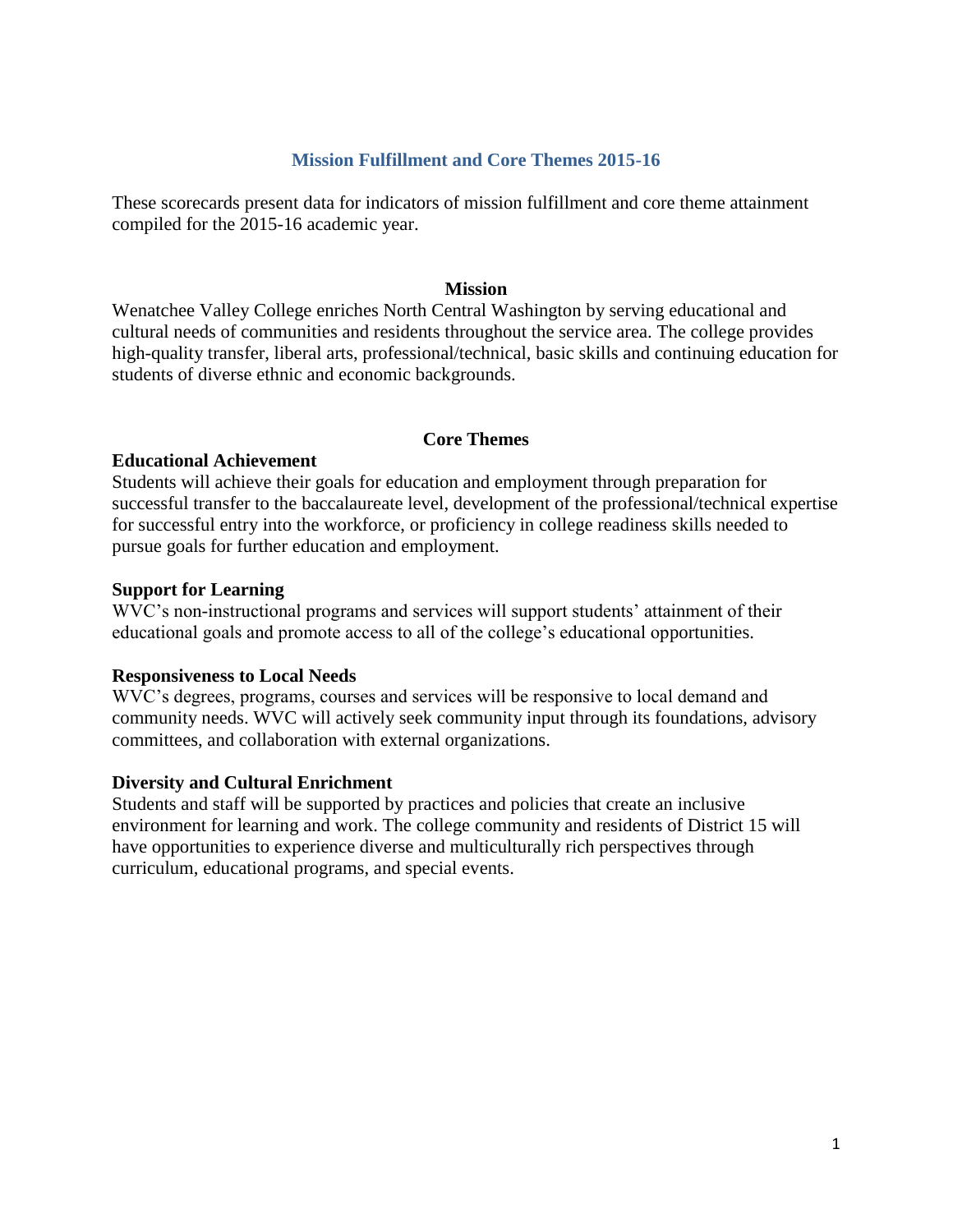#### **Mission Fulfillment 2015-16**

| <b>Core Theme</b>                       | <b>Indicators</b> | <b>Score</b> | <b>Possible</b> |
|-----------------------------------------|-------------------|--------------|-----------------|
| <b>Educational Achievement</b>          | 16                | 31           | 32              |
| <b>Support For Learning</b>             |                   | 14           | 14              |
| Responsiveness To Local<br><b>Needs</b> |                   | 14           | 14              |
| Diversity & Cultural<br>Enrichment      | 12                | 18           | 24              |
| <b>Total</b>                            |                   | 77           | QΔ              |

#### **Overall Mission Fulfillment Score: 92% Grade: A-**

# **Educational Achievement Score: 97% Grade: A**

| <b>Sub-Objective</b>    | <b>Indicators</b> | <b>Score</b> | <b>Possible</b> |
|-------------------------|-------------------|--------------|-----------------|
| <b>Student Progress</b> |                   | 18           |                 |
| Student<br>Transition   |                   | 13           | 14              |
| <b>Total</b>            | 16                | 31           |                 |

#### **Support for Learning Score: 100% Grade: A**

| <b>Sub-Objective</b>    | Indicators | <b>Score</b> | <b>Possible</b> |
|-------------------------|------------|--------------|-----------------|
| <b>Student Services</b> |            |              |                 |
| Library                 |            |              |                 |
| Infrastructure          |            |              |                 |
| <b>Total</b>            |            | 14           |                 |

**Responsiveness to Local Needs Score: 100% Grade: A**

| Indicators   Score   Possible |  |  |
|-------------------------------|--|--|
|                               |  |  |

**Diversity & Cultural Enrichment Score: 75% Grade: C**

| <b>Indicators   Score   Possible</b> |  |
|--------------------------------------|--|
|                                      |  |

#### **Discussion**

There was limited shift in the scores of all indicators in the four core themes. In the 2014-15 Core Theme Indicator report, Wenatchee Valley College (WVC) scored 94% overall in their mission fulfillment rating. This compares to WVC's score of 92% overall for the 2015-16 year. The difference between the two ratings is not so much a decrease in the overall quality offered by the college as a change in measure in a few key areas where new data was available and, in one case, an area where currently the data available is changing to meet national and state program changes.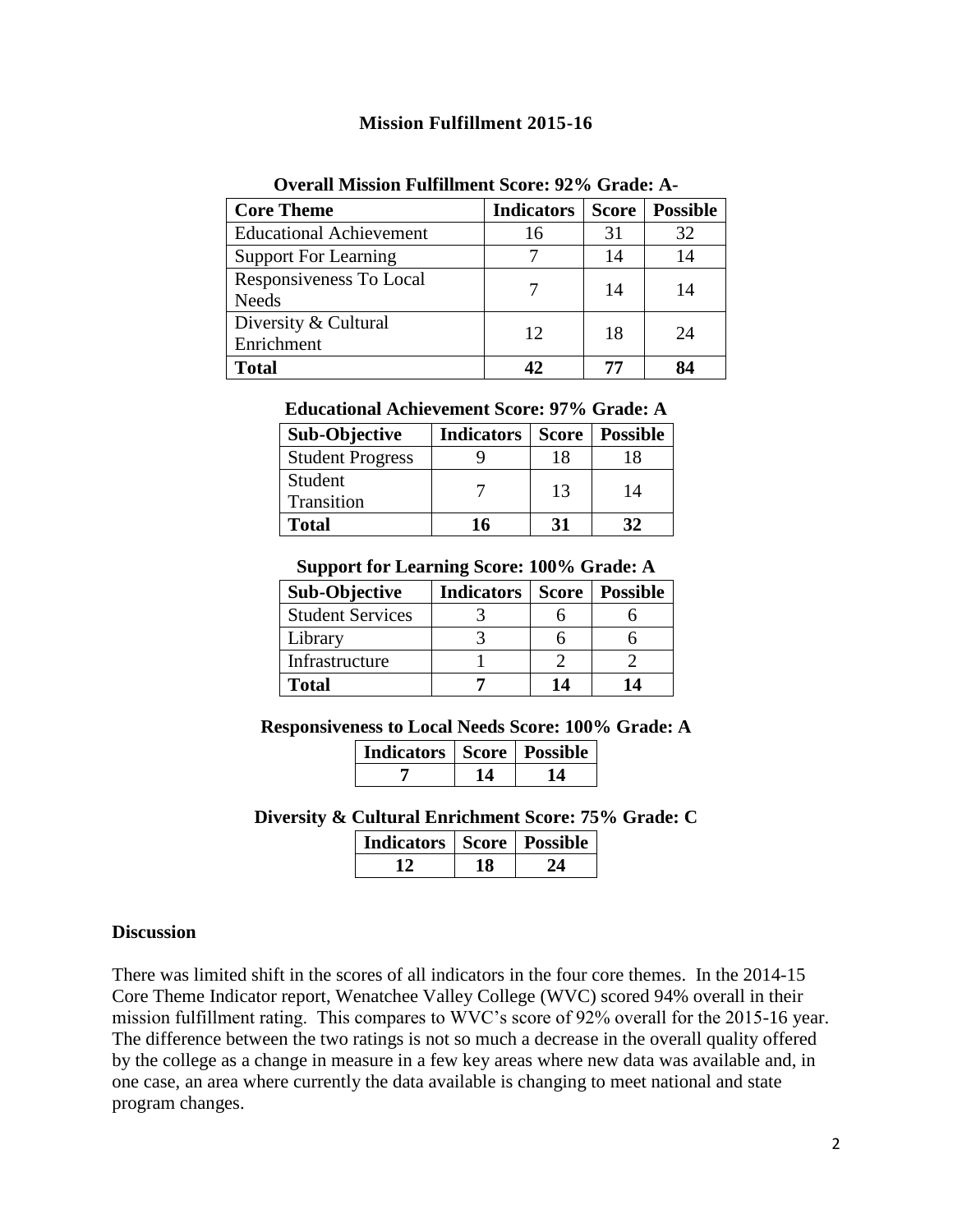New to this year's report is a grading system. When looking at the summary tables above, it should be clear that the grades follow basic traditional academic grading guidelines. Under this type of grading system, an easy evaluation can be made for mission fulfillment, with any score at the C grade level or above considered meeting the college's mission. This should allow the college to easily represent how well the college is doing in the key areas it monitors to measure institutional effectiveness and mission fulfillment. Also, it allows for quick comparison of past grades to look for improvement and sustained effort.

|                                    | 2012-13 | 2013-14 | 2014-15 | 2015-16 |
|------------------------------------|---------|---------|---------|---------|
| <b>Mission Fulfillment Percent</b> | 78%     | 93%     | 94%     | 92%     |
| <b>Institutional Grade</b>         |         |         |         |         |

The 2012-13 academic year was the first year that actual scoring was assigned to individual indicators. Also, in that academic year report, there was no cumulative score given; only scoring individual indicators. The benchmarks that were applied for that reporting year were very tight. A less restrictive coring structure was applied in subsequent years, which allowed for ongoing monitoring of the college, but allowed the college to make reasonable improvement over time without resorting to drastic action. Still, in consideration of continued strong scores in the current indicator set, pushing the indicator benchmark upward might be in order.

With all of this in mind, WVC is doing well in meeting its core theme indicators at the current level of benchmarks. The college met or exceeded the benchmark of 38 of the indicators, was approaching its benchmark in a single indicator and failed to meet the benchmark in three indicators. The college is having success in meeting its mission.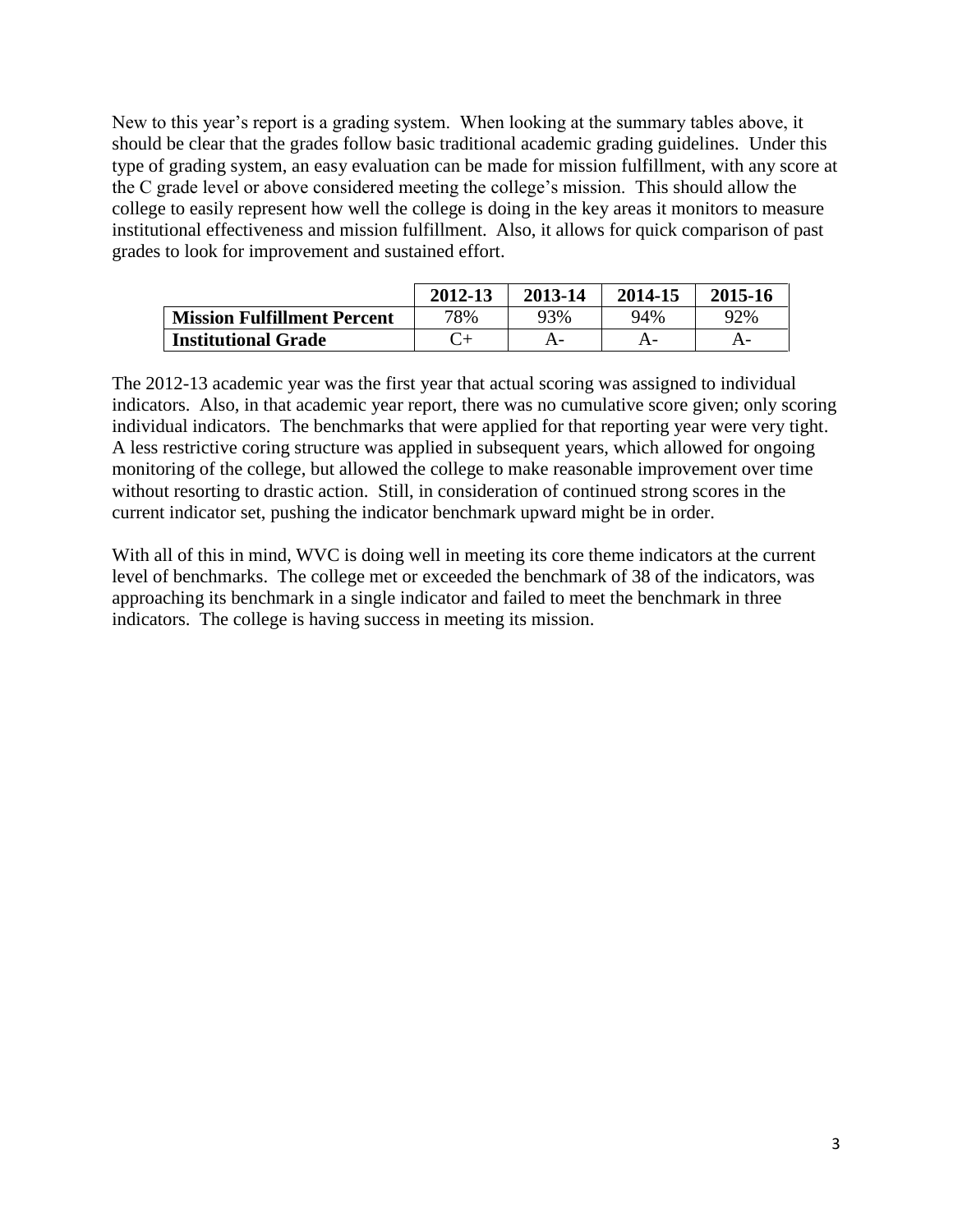### **Meeting Student and Community Needs**

#### **Student Success**

**Points Possible: 100 Points Achieved: 100**

#### **Performance Exceeding Benchmark:**

- Retention and completion for Opportunity Grant and Perkins programs; retention for CAMP program
- Skill gains for ABE and ESL students
- Retention and 15 credits earned in the first year for transfer students

#### **Performance Meeting Benchmark:**

- Retention for workforce, developmental, and basic skills students
- 15 credits earned in the first year for workforce, and developmental students
- Degree completion for transfer students
- Degree/certificate completion for workforce students
- Student satisfaction with libraries. facilities, and technology support
- Employment rate for workforce students who left WVC in 2012-13 with at least 45 credits and GPA of 2.0 or higher

#### **Performance Not Meeting Benchmark:**

• None

### **Community Engagement**

**Points Possible: 100 Points Achieved: 91**

#### **Performance Exceeding Benchmark:**

- Representation of Latino students (Wenatchee) relative to district population demographics
- Running Start student participation from smaller high schools in WVC service district

#### **Performance Meeting Benchmark:**

- Enrollment relative to state FTE target
- Continuing Education and contract training enrollments
- Events for students and the community
- Percentage of Running Start students attending WVC at Omak
- Student and employee satisfaction with college environment
- Native American student enrollments for WVC at Omak
- Success of Hispanic and Native American students in moving from developmental to college-level math
- Local High School capture rate

#### **Performance Not Meeting Benchmark:**

• The proportion of Latino and Native American employees relative to student population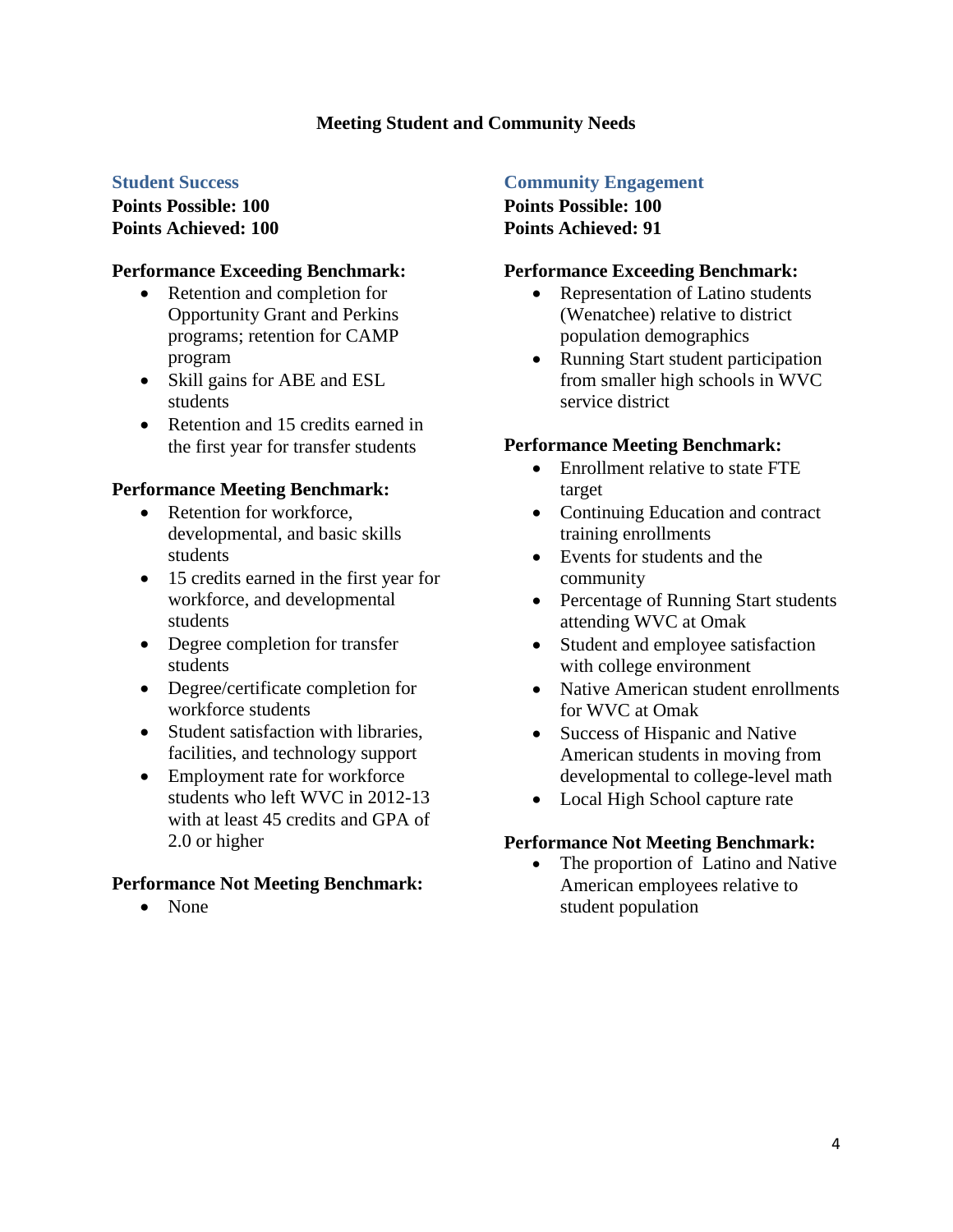# **Educational Achievement Scorecard**

Objective: Students will achieve their goals for education and employment through preparation for successful transfer to the baccalaureate level, development of the professional/technical expertise for successful entry into the workforce, or proficiency in college readiness skills needed to pursue goals for further education and employment.

| Quantitative                                                     | <b>Benchmark for Expected</b>                                                  | <b>Current Data</b>           | <b>Result</b> |
|------------------------------------------------------------------|--------------------------------------------------------------------------------|-------------------------------|---------------|
| <b>Measures</b>                                                  | <b>Performance</b>                                                             |                               |               |
|                                                                  | Transfer students: Fall to fall<br>retention rate between 53% and<br>61%       | Fall 2015 to Fall 2016<br>60% |               |
|                                                                  | Workforce students: Fall to fall<br>retention rate between 40% and<br>56%      | Fall 2015 to Fall 2016<br>59% |               |
| Retention                                                        | Developmental students: Fall to fall<br>retention rate between 42% and<br>55%  | Fall 2015 to Fall 2016<br>56% |               |
|                                                                  | Basic skills students: Fall to spring<br>retention rate between 19% and<br>28% | Fall 2015 to Spring 2016 38%  |               |
| Student achievement                                              | Transfer students: Point earned rate<br>between 64% and 73%                    | Fall 2015 entering cohort 67% |               |
| point: $1st 15$ credits                                          | Workforce students: Point earned<br>rate between 57% and 77%                   | Fall 2015 entering cohort 71% |               |
| in first year                                                    | Developmental students: Point<br>earned rate between 56% and 67%               | Fall 2015 entering cohort 59% |               |
| Completion within<br><b>IPEDS</b> standard of                    | Transfer students: Completion rate<br>between 22% and 26%                      | Fall 2012 entering cohort 31% |               |
| 150% time (3 years)<br>for degree, 1.5 years<br>for certificate) | Workforce students: Completion<br>rate between 20% and 54%                     | Fall 2012 entering cohort 25% |               |

# **Student Progress Indicators**

# **Student Transition Indicators**

| Quantitative        | <b>Benchmark for Expected</b>                                                             | <b>Current Data</b>       | <b>Result</b> |  |  |
|---------------------|-------------------------------------------------------------------------------------------|---------------------------|---------------|--|--|
| <b>Measures</b>     | <b>Performance</b>                                                                        |                           |               |  |  |
| Enrollment/completi | Transfer students: Percentage of                                                          | 426 graduates in 2010-11; |               |  |  |
| on at 4-year        | students earning a degree within                                                          | 43% (184) earned awards   |               |  |  |
| institution         | four years after completing AAS                                                           | through spring 2015       |               |  |  |
|                     | between 42% and 46%                                                                       |                           |               |  |  |
|                     | Workforce students: employment                                                            | Students who left WVC in  |               |  |  |
|                     | rate between 79% and 86% for                                                              | 2014-15: 77.2% employment |               |  |  |
| Employment          | students leaving WVC with at least                                                        |                           |               |  |  |
|                     | 45 credits and GPA of 2.0 or higher                                                       |                           |               |  |  |
|                     | $=$ Result is approaching target<br>$=$ Result is below target<br>$=$ Result meets target |                           |               |  |  |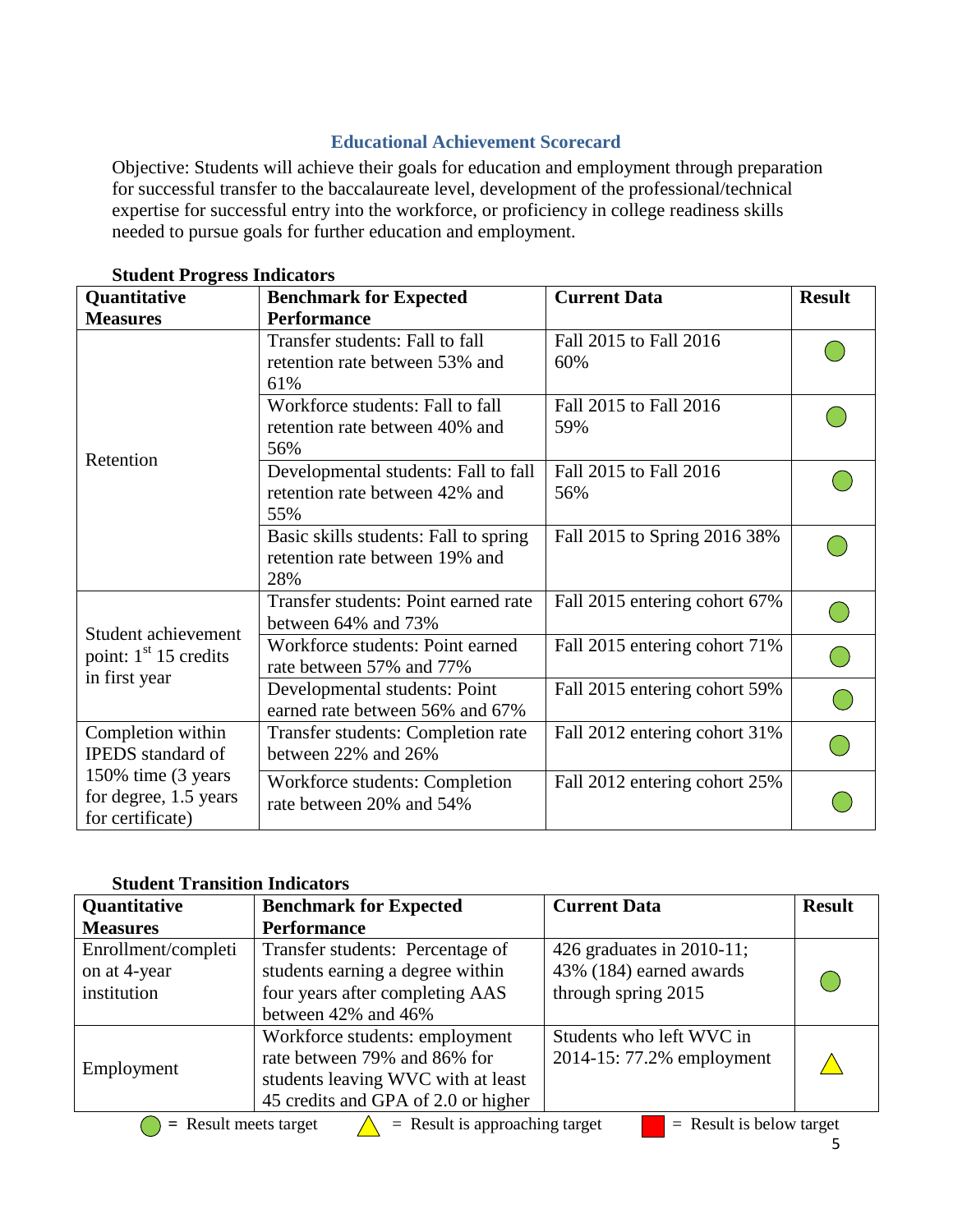|                               |                                                                                                                                           | 2015-16: 22%                    | N <sub>o</sub> |
|-------------------------------|-------------------------------------------------------------------------------------------------------------------------------------------|---------------------------------|----------------|
|                               | Former ABE students: enrollment                                                                                                           |                                 | target         |
| Transition to college         | rate in developmental or college-                                                                                                         |                                 | set due        |
|                               | level courses for students in ABE                                                                                                         |                                 | to             |
|                               | level 4 or GED prep                                                                                                                       |                                 | changes        |
|                               |                                                                                                                                           |                                 | in GED         |
|                               |                                                                                                                                           | Spring 2013 student survey:     |                |
|                               |                                                                                                                                           | average 4.42 (5 point scale)    |                |
|                               |                                                                                                                                           | for student experience          |                |
|                               | Core abilities: students' self-<br>assessment is "Agree" or better;<br>Average rating on Instruction items<br>is "satisfactory" or better | questions. (No new student      |                |
|                               |                                                                                                                                           | survey since.)                  |                |
| <b>Student Surveys</b>        |                                                                                                                                           | 2015-16 graduate surveys:       |                |
|                               |                                                                                                                                           | average 4.25 (5 point scale) on |                |
|                               |                                                                                                                                           | core abilities;                 |                |
|                               |                                                                                                                                           | 2015-16 graduate surveys        |                |
|                               |                                                                                                                                           | average 3.43 (4 point scale) on |                |
|                               |                                                                                                                                           | satisfaction with instruction   |                |
|                               |                                                                                                                                           | Pass rates:                     |                |
| <b>External Certification</b> |                                                                                                                                           | Nursing – RN: $96\%$ (2015)     |                |
|                               | 100% of programs with external                                                                                                            | Nursing – LPN: 100% (2015)      |                |
|                               | exams meeting pass rate targets                                                                                                           | Radiologic Tech (2015) 100%     |                |
|                               |                                                                                                                                           | Medical Lab Tech (2015)         |                |
|                               |                                                                                                                                           | 100%                            |                |

# **Discussion**

The set of Educational Achievement core theme indicators remains very close to levels reported in the 2014-15 report. The only notable change came in the area of the estimated employment rate for workforce students after a year of leaving WVC. This moved up to 77% of students finding employment, up from 75% reported in the prior year, but still below the benchmark of 79 to 86% set in the 2012-13 year report.

| <b>Employment after Leaving WVC</b>                |  |  |  |  |  |
|----------------------------------------------------|--|--|--|--|--|
| $2012-13$   2013-14   2014-15   2015-16            |  |  |  |  |  |
| <b>Est. Employment</b><br>79%<br>75%<br>75%<br>77% |  |  |  |  |  |

An indicator, that has changed, over the four reporting years, examines the number of students who earned 15 credits in their first year at WVC. This indicator is measured by looking at the Student Achievement Indicator (SAI) for students in a given cohort year. For workforce students, this indicator has shown continued progress over the years, moving from 29% of students earning 15 credits in their first year in the 2012-13 reporting year, to 71% of workforce students in the 2015-16 reporting year. This moved the college from a red indicator, or zero point rating, to a green indicator in 2013-14, which has stayed green even though the benchmark was raised in the 2015-16 reporting year.

 $\bullet$  = Result meets target  $\qquad \qquad$  = Result is approaching target  $\qquad \qquad$  = Result is below target 6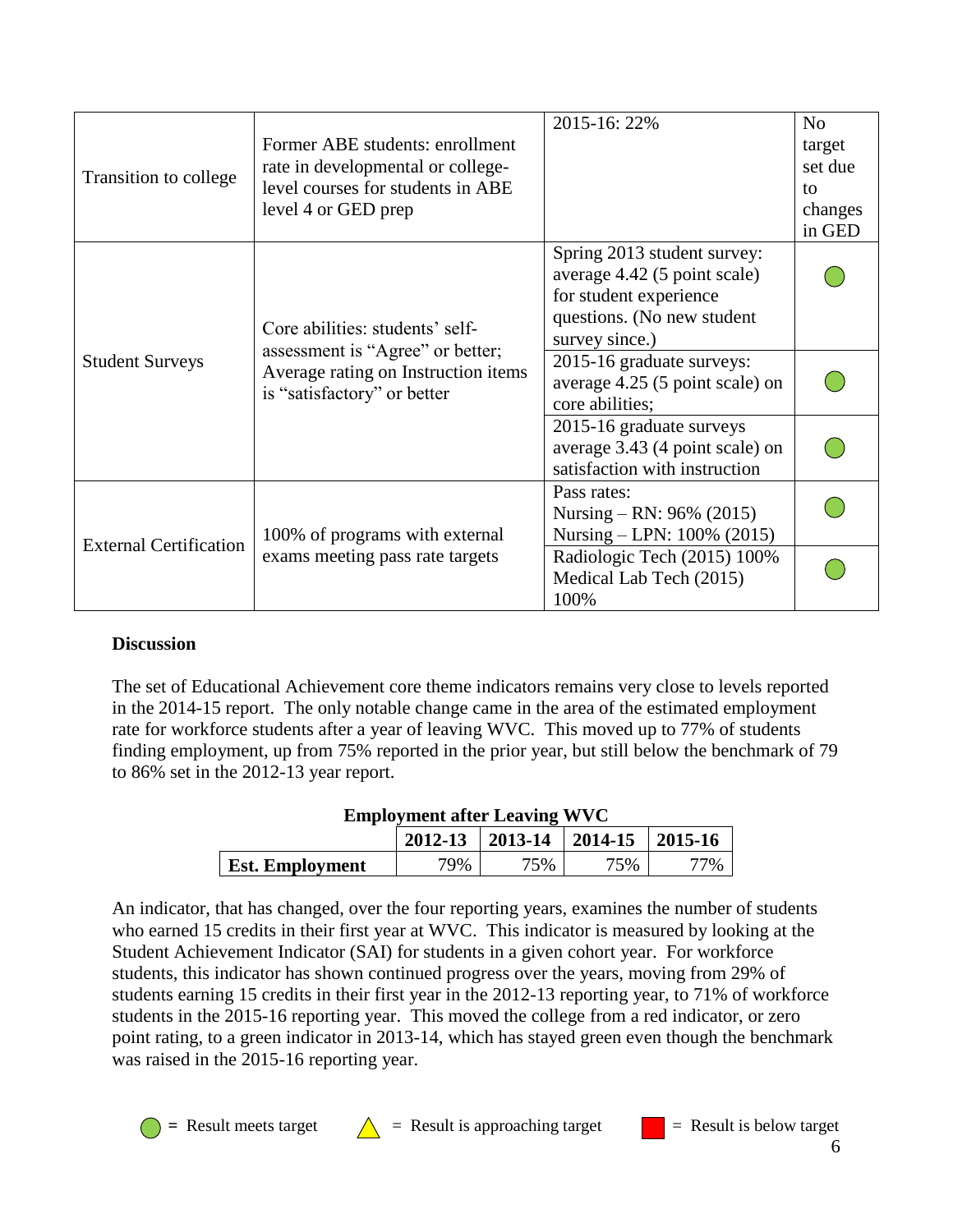| $\overline{11}$ of more beautiful equations to because in T $\overline{1}$ four $\overline{10}$ . |     |                 |                                         |        |
|---------------------------------------------------------------------------------------------------|-----|-----------------|-----------------------------------------|--------|
|                                                                                                   |     |                 | $2012-13$   2013-14   2014-15   2015-16 |        |
| <b>Earned 15 credits SAI Point</b>                                                                | 29% | 57 <sub>%</sub> | 62%                                     | $71\%$ |

# **Workforce Students Earning 15 Credits in 1st Year (SAI)**

Some indicators have remained relatively static over the four reporting years. For example, most of the student retention levels have remained stable over the past four or more years, earning a green indicator, or two points, each year. This grade remained stable even though the benchmark was moved slightly higher in 2014-15. A stable level of success has been seen in the college's external certifications, where in all years, 95% or more of students have passed external certification exams. In most years, at least two of the four areas that have these certifications have had all of their students earning certification. This indicator has remained green and the benchmark for success has needed no modification from its high level for success.

One area of future concern will be measuring student transfer and completion rates at four-year institutions. The reason for this is due to Washington's regional and research universities not currently reporting these data to external agencies other than directly to the Office of Financial Management. It is hoped that the Educational Research and Data Center (ERDC) will begin taking charge of these data in the future and insuring wider distribution of information. In the meantime, it is likely that there will be no new data for this indicator in the 2016-17 reporting year.

Changes in basic adult education, in both the state of Washington and nationally, have impacted data and reporting on indicators. Movement to the High School 21 program and changes in the GED requirements, makes benchmarking difficult. For that reason, for a second year, no target data was set or collected for the indicator. During the 2016-17 year, the state will be setting new success standards, with revised data systems to track student success. It is hoped there will be some historical data available, so that new benchmarks can be set and the indicator will be able to be reported on.

In a similar area of concern, there has been limited survey work done for the indicators in the Education Achievement core theme and for the other themes as well. The last full student survey was conducted in 2013. The goal is to conduct an online survey of students, in spring quarter of 2017, to get more up-to-date and accurate student measures for this report and to support initiatives to help students succeed.

Even with these difficulties, it is clear that WVC is being relatively successful in meeting the indicators and benchmarks for the Educational Achievement core theme. Of the 16 indicators, WVC met or exceeded its benchmark in 15 indicators and closely approached the benchmark in one indicator. In many ways, the core theme of educational achievement is at the heart of what community colleges do and represent the most important indicators of student outcomes and institutional effectiveness (Ewell, 2011).



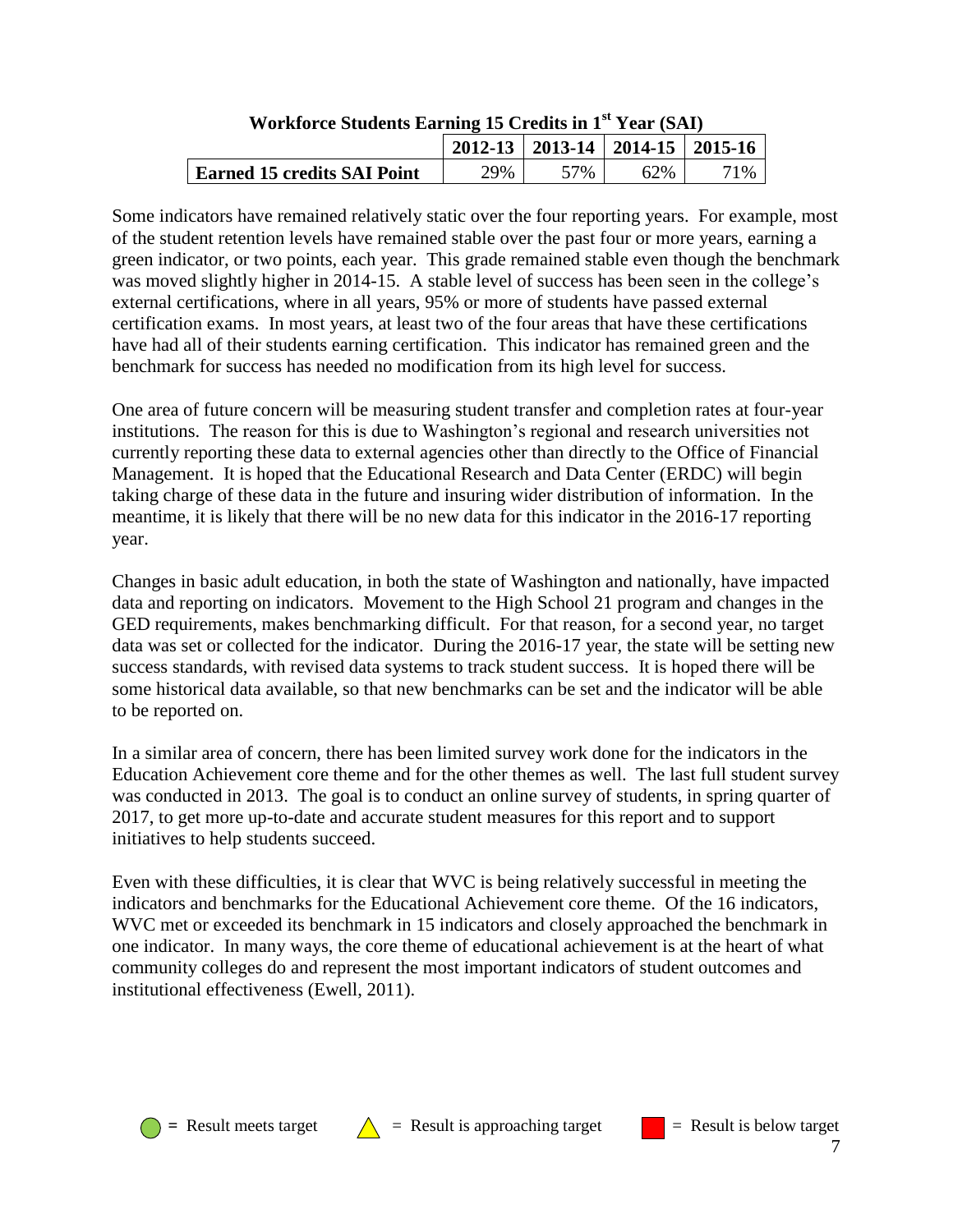# **Support for Learning Scorecard**

Objective: WVC's non-instructional programs and services will support students' attainment of their educational goals and promote access to all of the college's educational opportunities.

| Quantitative<br><b>Measures</b>                                             | <b>Benchmark for Expected</b><br><b>Performance</b>                                                    | <b>Current Data</b>                                                                                                                                                         | <b>Result</b> |
|-----------------------------------------------------------------------------|--------------------------------------------------------------------------------------------------------|-----------------------------------------------------------------------------------------------------------------------------------------------------------------------------|---------------|
|                                                                             |                                                                                                        | CAMP 2015-16: $1st$ year<br>retention 100%; retention into<br>$2nd$ year 81%                                                                                                |               |
| Relationship of                                                             | Retention and completion                                                                               | Opportunity Grant 2013-14:<br>97% of students served retained<br>or completed                                                                                               |               |
| student development<br>services to student<br>progress/learning<br>outcomes | for CAMP, Opportunity<br>Grant, and Perkins<br>participants; retention for<br>advising center contacts | Perkins 2013-14: 133% of<br>completions target; 134% of<br>retention/transfer target                                                                                        |               |
|                                                                             |                                                                                                        | <b>Completion Coach: students</b><br>contacted had 67% fall to winter<br>retention (compared to 75% for<br>all students), 53% fall to spring<br>retention (compared to 63%) |               |
| <b>Student satisfaction</b>                                                 | "Satisfactory" or better on<br>graduation                                                              | Spring 2013 student survey:<br>average 3.62 (5-point scale) for<br>student support questions (No<br>new data)                                                               |               |
| with services                                                               | survey/CCSSE/student<br>survey                                                                         | 2015-16 graduate survey:<br>average 3.44 rating (4-point<br>scale) on satisfaction with<br>services                                                                         |               |

# **Student Services Support**





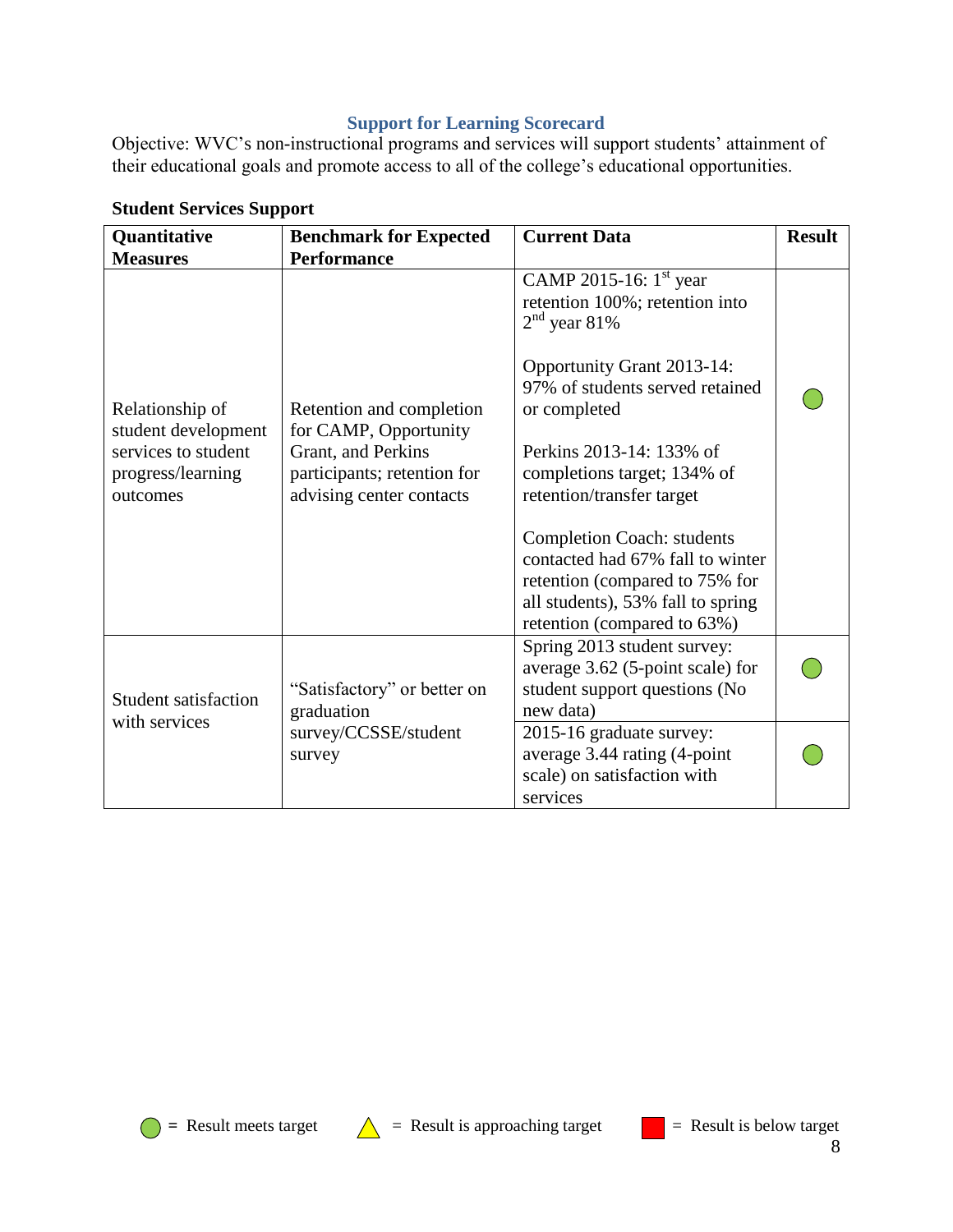# **Library Support**

| Quantitative<br><b>Measures</b>                       | <b>Benchmark for Expected</b><br><b>Performance</b>    | <b>Current Data</b>                                                                                                                           | <b>Result</b> |
|-------------------------------------------------------|--------------------------------------------------------|-----------------------------------------------------------------------------------------------------------------------------------------------|---------------|
| Support for student<br>learning and core<br>abilities |                                                        | Spring 2013 student survey:<br>average 3.99 on library/website<br>support (5 point scale) (No new<br>data)                                    |               |
|                                                       | "Satisfactory" or better on<br>biennial student survey | 2013 Library survey: Average<br>rating 4.5 or better (5 point scale)<br>of staff expertise,<br>professionalism, availability (No<br>new data) |               |
|                                                       |                                                        | 2015-16 graduate survey :<br>Average rating of 3.56 (4 point<br>scale)                                                                        |               |

# **Infrastructure Support**

| Quantitative<br><b>Measures</b>                                            | <b>Benchmark for Expected</b><br><b>Performance</b>                         | <b>Current Data</b>                                                                                                                                                      | <b>Result</b> |
|----------------------------------------------------------------------------|-----------------------------------------------------------------------------|--------------------------------------------------------------------------------------------------------------------------------------------------------------------------|---------------|
| Sufficiency of<br>facilities, technology<br>to support student<br>learning | Staff and student surveys –<br>average response<br>"satisfactory" or better | Spring 2013 student survey and<br>Winter 2013 staff survey:<br>average responses "satisfactory"<br>or better on facilities and<br>technology questions<br>(No new data.) |               |

# **Discussion**

No other core theme is impacted more by the lack of student survey data, than the Support for Learning core theme. Of the seven indicators in this core theme, four are impacted to some degree by the lack of student survey data. As mentioned above, it is hoped in the spring of 2017 an online student survey will be conducted to collect data support to inform these indicators.

Retention rates for various student support programs have remained high over the years. For example, the CAMP and Opportunity Grant programs have shown strong retention rates over the reporting years. The college continues to meet Perkins targets for enrollment and completion of non-traditional students. Also, the new completion coach instituted through the college's Title III federal grant has shown continued success in reaching students who might have stopped out due to encountering barriers in meeting their educational goals.

|                            | 2012-13 | 2013-14 | 2014-15 | 2015-16 |
|----------------------------|---------|---------|---------|---------|
| <b>CAMP</b> Retention Rate | 82%     |         | 85%     | 81%     |
| <b>Opportunity Grant</b>   |         | 92%     | 96%     | 97%     |

# **Support Program Retention Rates**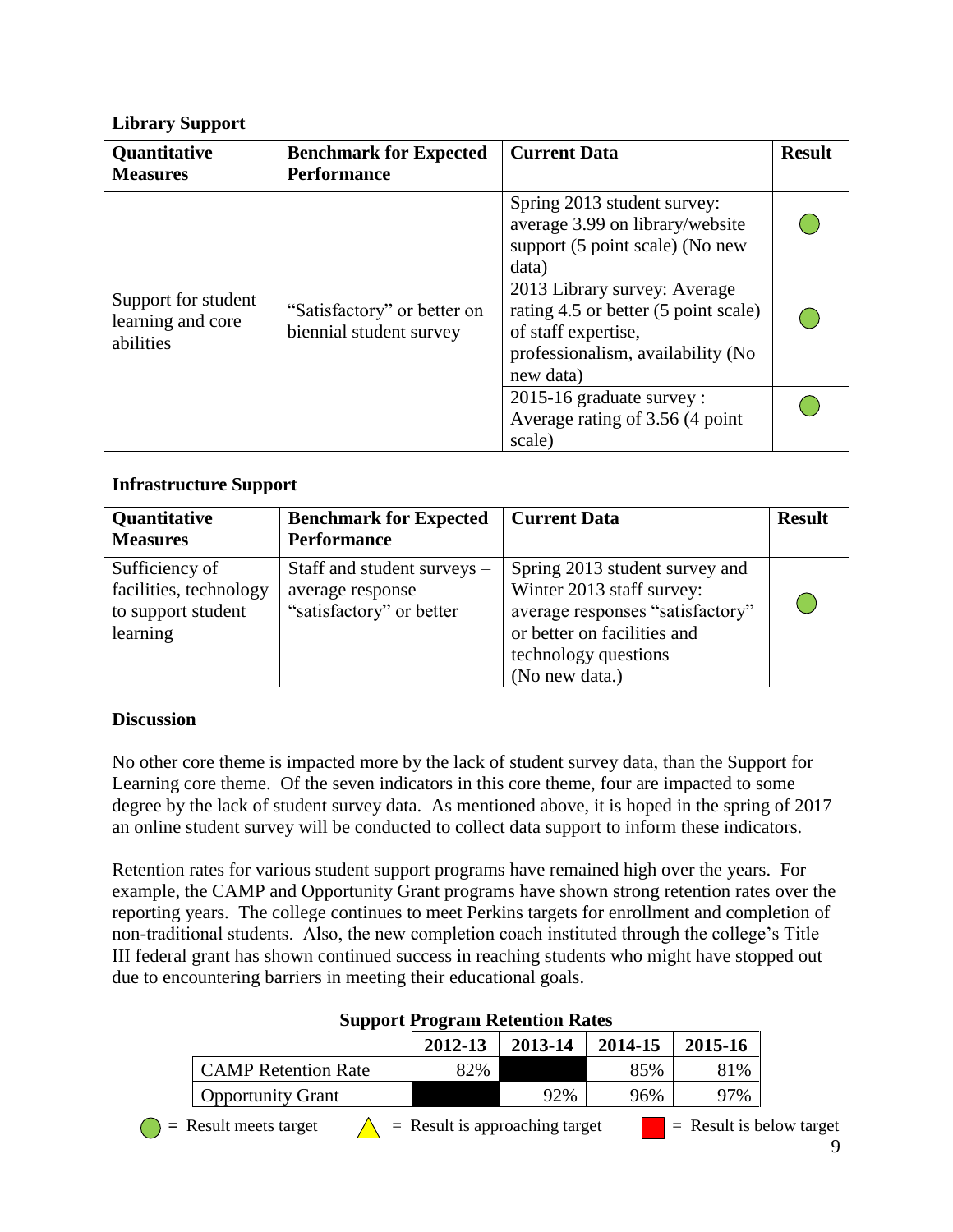In two of the indicators, the WVC Graduation Survey was used to provide data on student overall satisfaction with the general student services and library support. This survey is given to all students who earn a certificate or degree in an academic year. This year, general student services received a 3.44 average response rating on a four-point scale. Library services received a 3.56 average response rating. This shows strong student satisfaction with the services they are provided.

|                   | <b>Admission</b>     |             |           |           |  | <b>Registration</b> |             |           |           |
|-------------------|----------------------|-------------|-----------|-----------|--|---------------------|-------------|-----------|-----------|
|                   | <b>Omak</b>          |             | Wenatchee |           |  | <b>Omak</b>         |             | Wenatchee |           |
|                   | Academic             | Workforce   | Academic  | Workforce |  | Academic            | Workforce   | Academic  | Workforce |
| Very Dissatisfied | 0%                   | 8%          | 1%        | 1%        |  | 0%                  | 8%          | 1%        | 1%        |
| Dissatisfied      | 0%                   | 0%          | 1%        | 2%        |  | 0%                  | $0\%$       | 3%        | 2%        |
| Satisfied         | 16%                  | 17%         | 45%       | 42%       |  | 21%                 | 17%         | 46%       | 36%       |
| Very Satisfied    | 84%                  | 75%         | 52%       | 55%       |  | 79%                 | 75%         | 50%       | 60%       |
|                   | <b>Financial Aid</b> |             | Library   |           |  |                     |             |           |           |
|                   |                      |             |           |           |  |                     |             |           |           |
|                   |                      | <b>Omak</b> |           | Wenatchee |  |                     | <b>Omak</b> |           | Wenatchee |
|                   | Academic             | Workforce   | Academic  | Workforce |  | Academic            | Workforce   | Academic  | Workforce |
| Very Dissatisfied | 0%                   | 0%          | 4%        | 3%        |  | 0%                  | $0\%$       | 0%        | 1%        |
| Dissatisfied      | 8%                   | 8%          | 13%       | 11%       |  | 0%                  | 0%          | 3%        | 5%        |
| Satisfied         | 15%                  | 17%         | 34%       | 25%       |  | 21%                 | 27%         | 39%       | 38%       |

The Support For Learning core theme continues to meet all of its benchmarks, though there are issues in survey data not being readily available to adequately evaluate all of the indicators. However, the most recent graduate survey data indicates that the college is working to help students succeed in their learning and educational goals.

Student support services are an important part of what an institution needs to do in order to be effective as an institution of higher learning (Kuh, et al., 2011). With the core theme and indicators aimed at supporting learning, WVC demonstrates another facet of supporting student success and engagement that leads to students meeting their educational goals and WVC's continued effectiveness.





 $\bigcirc$  = Result meets target  $\bigwedge$  = Result is approaching target  $\bigcirc$  = Result is below target



10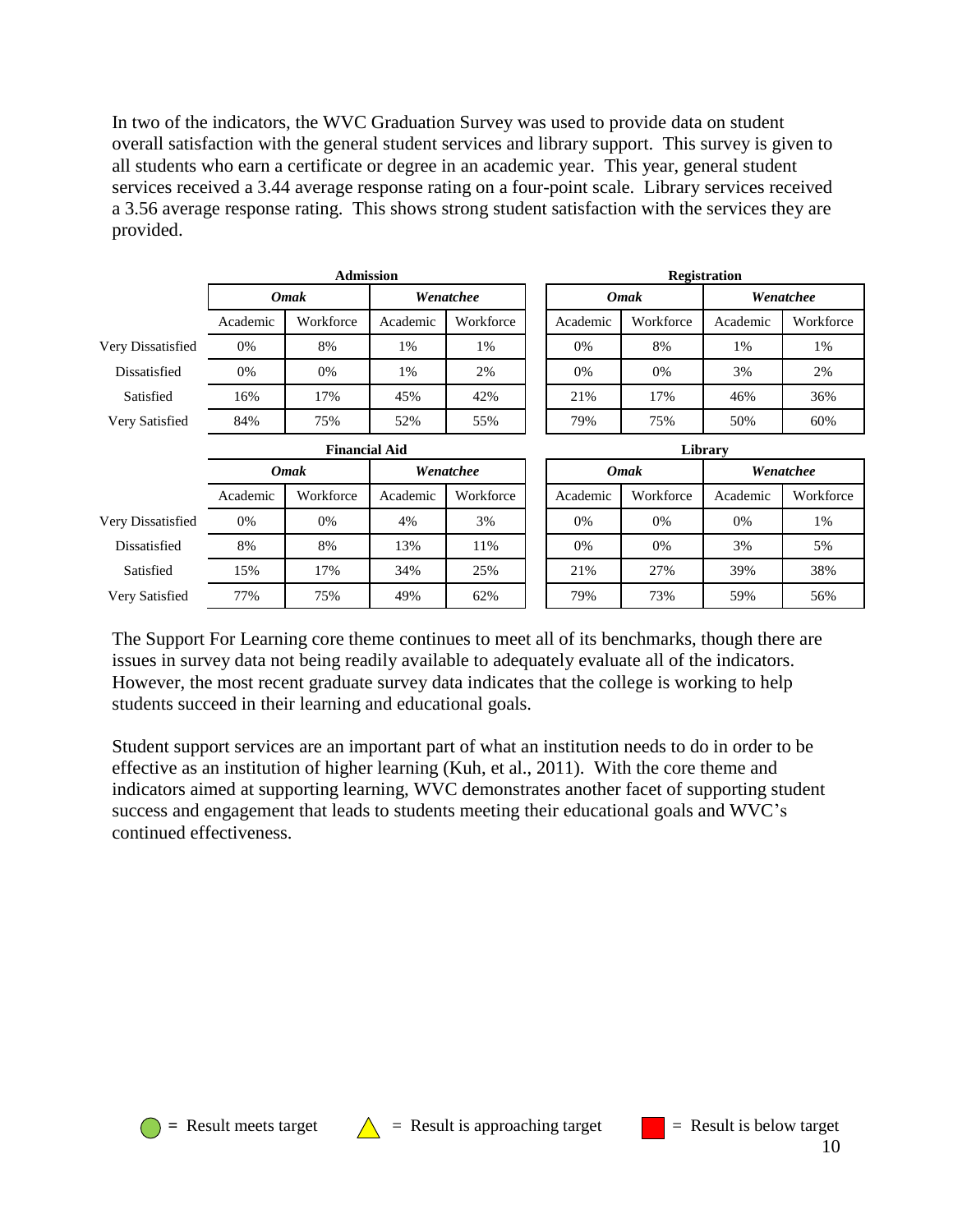# **Responsiveness to Local Needs Scorecard**

Objectives: WVC's degrees, programs, courses and services will be responsive to local demand and community needs. WVC will actively seek community input through its foundations, advisory committees, and collaboration with external organizations.

| <b>Indicators</b>                         | Quantitative<br><b>Measures</b>                                                                             | <b>Benchmark for Expected</b><br><b>Performance</b>                                                                                                | <b>Current Data</b>                                                                                                                                 | <b>Result</b>                                            |
|-------------------------------------------|-------------------------------------------------------------------------------------------------------------|----------------------------------------------------------------------------------------------------------------------------------------------------|-----------------------------------------------------------------------------------------------------------------------------------------------------|----------------------------------------------------------|
|                                           | <b>FTE</b><br>Enrollments                                                                                   | State FTE allocation -<br>meet or exceed                                                                                                           | 2,531 FTEs in<br>2015-16 is 101% of<br>state allocation                                                                                             |                                                          |
|                                           | <b>State FTEs</b><br>generated:                                                                             | Monitoring only                                                                                                                                    | <b>Transfer: 1,584</b><br>Workforce: 910<br>Developmental:<br>295<br><b>Basic Skills: 248</b>                                                       |                                                          |
| Resource                                  | Headcounts:                                                                                                 | Continuing Ed: 1388 to<br>2110                                                                                                                     | Continuing Ed:<br>1427                                                                                                                              |                                                          |
| Allocation                                |                                                                                                             | Running Start: 318 to 522                                                                                                                          | Running Start: 571                                                                                                                                  |                                                          |
| Related to<br>Demand and<br>Participation | Local HS<br>graduate<br>District HS capture fate<br>capture<br>between 25% and 40%.<br>(enrollment)<br>rate |                                                                                                                                                    | Overall estimated<br>district enrollment<br>rate: 36.4%                                                                                             |                                                          |
|                                           | Small HS                                                                                                    | Percentage of Running<br><b>Start enrollment at Omak</b><br>campus: between 8% and<br>13%                                                          | 2015-16: 17%                                                                                                                                        |                                                          |
|                                           | outreach                                                                                                    | Avg. number of RS<br>students from smaller high<br>schools: between 141 and<br>163                                                                 | 2015-16:249                                                                                                                                         |                                                          |
| Industry<br>Relations                     | Contract and<br>employer-<br>based training                                                                 | Additional data needed to<br>benchmark                                                                                                             | 181 individuals                                                                                                                                     | Two<br>years ago<br>134<br>students,<br>last year<br>221 |
| Economic<br>Development                   | Economic<br>Impact                                                                                          | Return for students,<br>taxpayers, society<br>WVC contribution to<br>regional economic activity<br>Depending on approach<br>\$120 to \$160 million | <b>EMSI ROI</b><br>economic impact<br>study $(2012)$<br>\$152.8m $& 3.5\%$ of<br>the regional<br>economy.<br>Rollover estimate<br>of \$114 million. |                                                          |
|                                           | $=$ Result meets target                                                                                     | $=$ Result is approaching target                                                                                                                   |                                                                                                                                                     | $=$ Result is below target                               |

11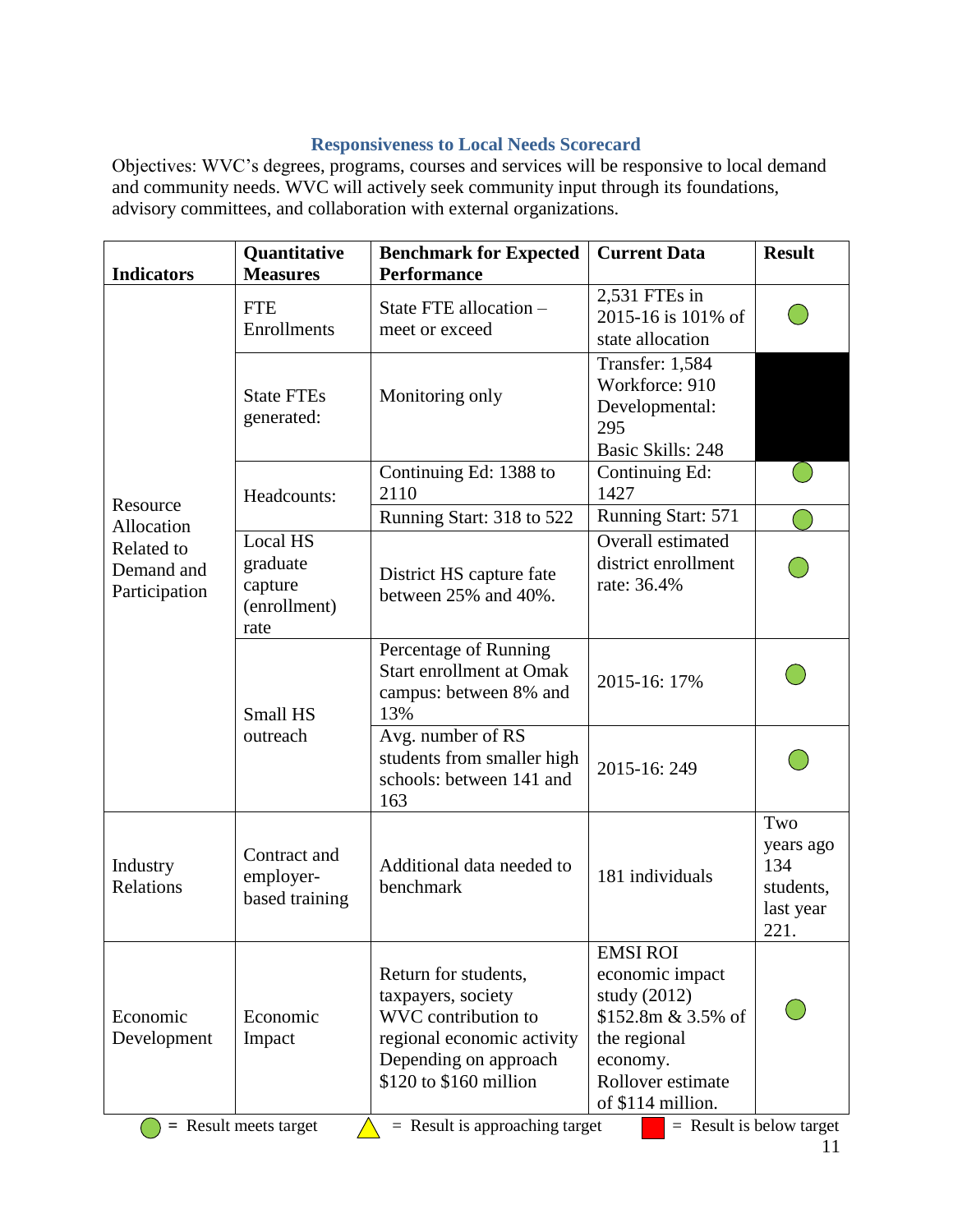### **Discussion**

Most of the indicators are centered on measuring WVC's ability to provide access to the college's service district and the resulting economic impact that service provides back to the community. All seven of the indicators met or exceeded the set benchmarks. The data surrounding the indicators suggests that WVC is in fact providing educational opportunity to a wide range of students in a variety of programs.

|                                       | 2012-13 | 2013-14 | 2014-15 | 2015-16 |
|---------------------------------------|---------|---------|---------|---------|
| <b>Annualized State-Supported FTE</b> | 2779    | 2737    | 2558    |         |
| <b>Over State Allocation</b>          | 110%    | 109%    | 101%    | 101%    |

In the 2015-16 academic year, the college served 2,531 state-supported student annualized FTE. This was 28 FTE (1%) over the allocated 2,513 FTE to WVC by the state. While there has been a decline in enrollments over recent years, the college has continued to meet its allocation targets set by the state for funding purposes. While that allocation process is changing in the 2016-17 academic year, the historical process was closely tied to the college's part of the state enrollment plan. In other words, the college was generating more enrollment than the state expected the college to generate to meet state projected participating rates for the district.

Outside of the state supported enrollments, the college continued to serve significant types of contract related students. Most common of these types of students are those in Running Start. Running start enrollment has increased 28% over the last five years. This growth will continue



into the 2016-17 academic year. Then, due to a slight decrease of high school students in the district in their junior and senior years, there will be a few years of flat growth in Running Start. Other contract funded student groups like continuing education, Tech Prep, industry supported courses, and etc. are expected to follow a similar pattern.

An indicator now has enough data to set a benchmark and be assessed. This is the percentage of district high school graduates

who subsequently attend WVC in the following academic year. These data have been collected and provided to the public by the ERDC for the last four years. There are some caveats that come with these data. First, these data are provided to ERDC by the Office of the Superintendent of Public Instruction (OSPI). As OSPI does not collect these data from the high schools until the following school year, the data will always lag by a year. Second, the ERDC data are based on an estimate of students attending WVC. This is due to a certain amount of difficulty identifying students from high school to college. Changes in name, correction of birth dates, changes in address, etc. hamper ERDC's ability to match students from one location to the next. With that in mind, WVC can expect to capture at least 25% of the local graduating class. In 2014-15, WVC captured 36% of students.

 $\bigcirc$  = Result meets target  $\bigwedge$  = Result is approaching target  $\bigcirc$  = Result is below target 12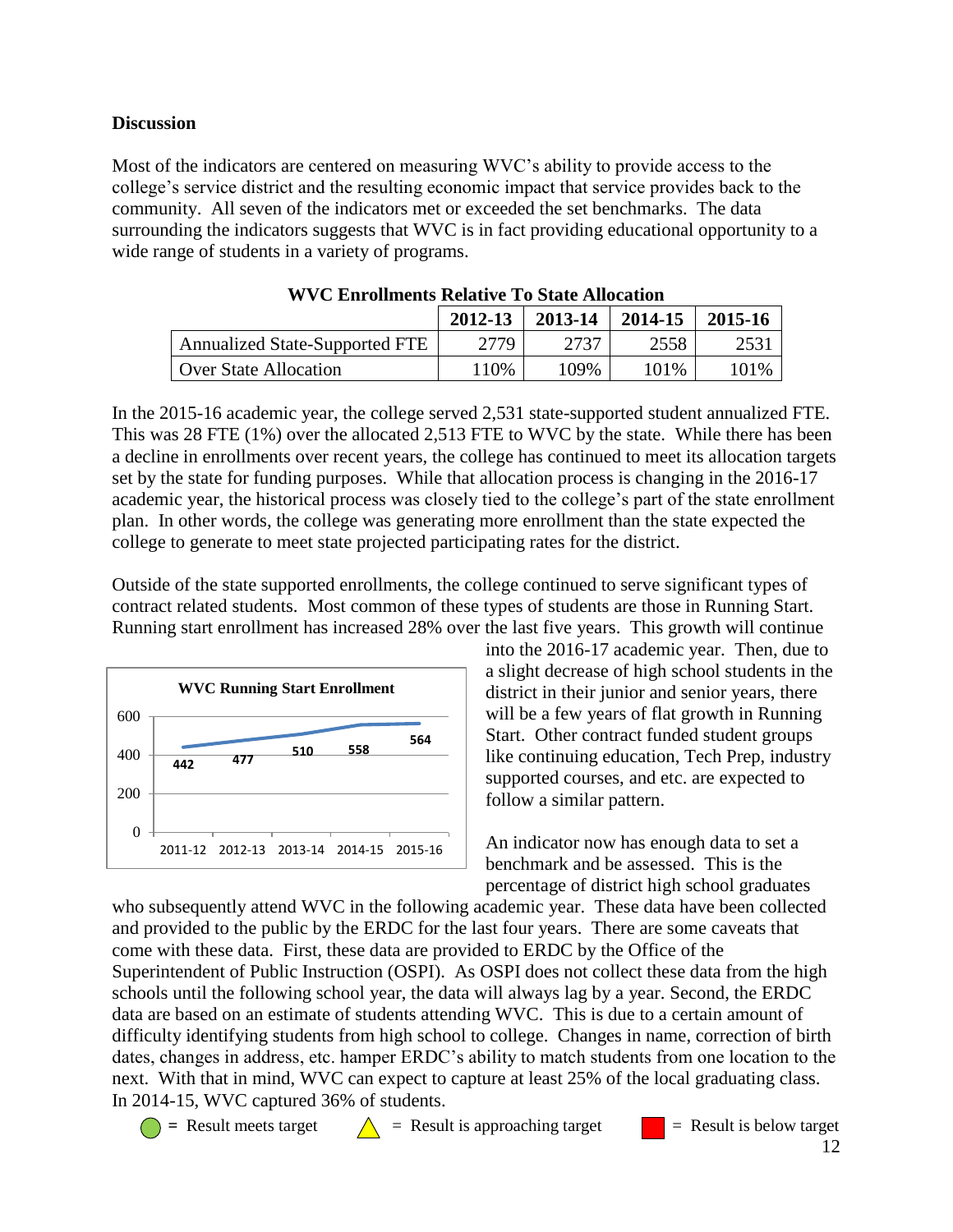# **Diversity and Cultural Enrichment Scorecard**

Objectives: Students and staff will be supported by practices and policies that create an inclusive environment for learning and work. The college community and residents of District 15 will have opportunities to experience diverse and multiculturally rich perspectives through curriculum, educational programs, and special events.

|                          | Quantitativ                                                                          | <b>Benchmark for Expected</b>                                                                                                                       |                                                                                                                                                   |               |
|--------------------------|--------------------------------------------------------------------------------------|-----------------------------------------------------------------------------------------------------------------------------------------------------|---------------------------------------------------------------------------------------------------------------------------------------------------|---------------|
| <b>Indicators</b>        | e Measures<br><b>Performance</b>                                                     |                                                                                                                                                     | <b>Current Data</b>                                                                                                                               | <b>Result</b> |
| Inclusive<br>Environment | Student and<br>staff<br>surveys                                                      | "Satisfactory" or better on<br>items related to<br>inclusiveness of college<br>environment                                                          | Spring 2013 student survey<br>and winter 2015 staff<br>survey: all items with<br>ratings at "satisfactory" or<br>better<br>(No new data)          |               |
|                          | Student and                                                                          | Targets based on<br>demographics in district<br>population:<br>Students - Hispanic:<br>20.2% to 22.3%<br>Students - Native<br>American 3.3% to 3.5% | Fall 2015<br><b>Wenatchee Students: 37%</b><br>Hispanic<br><b>Omak Students: 12% Native</b><br>American<br><b>Total Students of Color:</b><br>49% |               |
|                          | staff<br>demographi<br>$\mathbf{c}\mathbf{s}$<br>Success of<br>underserved<br>groups | Staff targets based on<br>student demographics                                                                                                      | Fall 2015 Staff: 15%<br>Hispanic<br>1% Native American<br>Total Staff of Color: 20%                                                               |               |
|                          |                                                                                      | Perkins: gender<br>distribution in workforce<br>programs targets                                                                                    | 2015-16: 22% of<br>enrollments (125% of<br>target), 19% of completions<br>(126% of target) are<br>nontraditional gender                           |               |
|                          |                                                                                      | Reduce achievement gaps:                                                                                                                            | Associate degree s - 701<br>completions: White 67%,<br>Native American 2%,<br>Hispanic 26%                                                        |               |
|                          |                                                                                      | 2015-16 IPEDS<br>completions report:                                                                                                                | Workforce 1-year certificate<br>$-158$ completions: White<br>67%, Native American 1%,<br>Hispanic 21%                                             |               |
|                          |                                                                                      |                                                                                                                                                     | Workforce short certificates<br>$-267$ completions: White<br>24%, Hispanic 69%                                                                    |               |
|                          |                                                                                      | Reduce achievement gaps:<br><b>SAI Fall ATD database</b><br>for transition to college<br>level                                                      | Measures for this indicator<br>are changing. Will need to<br>develop new data and<br>benchmarks.                                                  |               |



 $\bullet$  = Result meets target  $\qquad \qquad$  = Result is approaching target  $\qquad \qquad$  = Result is below target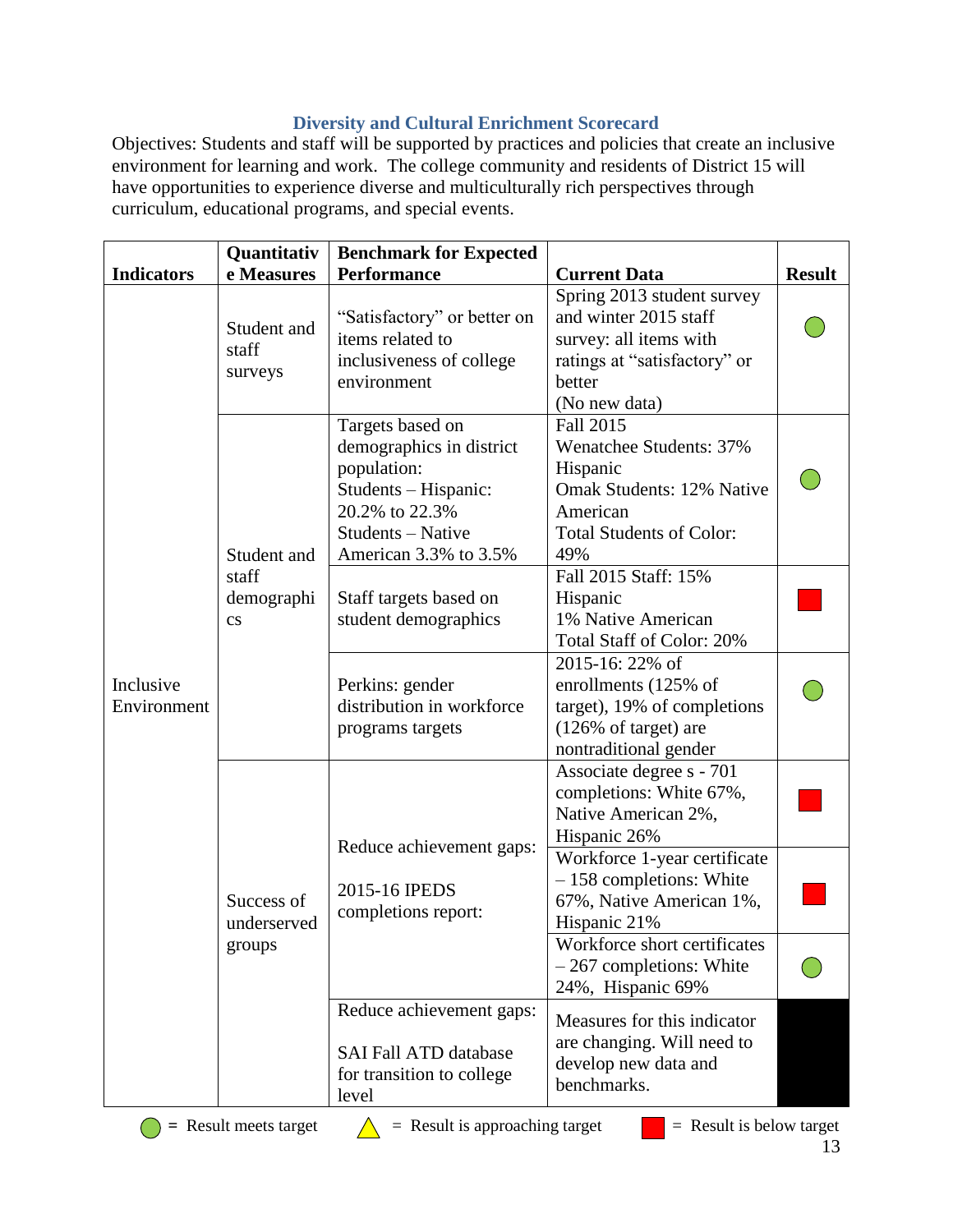|                          | Events for                       | Athletics: 62 to 66<br>events/year                   | $2015 - 16$ :<br>Athletics: 99 events     |  |
|--------------------------|----------------------------------|------------------------------------------------------|-------------------------------------------|--|
|                          |                                  | <b>Community Engagement:</b><br>19 to 30 events/year | <b>Community Engagement:</b><br>26 events |  |
| Cultural<br>Perspectives | students and<br>the<br>community | Cultural: 8 to 23<br>events/year                     | Cultural: 20 events                       |  |
|                          |                                  | Entertainment: 6 to 15<br>events/year                | Entertainment: 8 events                   |  |
|                          |                                  | Social: 5 to 15 events/year                          | Social: 5 events                          |  |

#### **Discussion**

A primary goal of WVC is to be able to match the diversity of its district to the diversity of the college's student and staff population. In 2015, the district was 30% Latino and 35% of color. In Okanogan County the population was 11% Native American (EMSI, 2017). In all three categories, WVC student population exceeded this diversity mix and has done so in reporting years for the college's indicators.

**Diversity of WVC Students**

|                                      | 2012-13 | 2013-14 | 2014-15 | 2015-16 |
|--------------------------------------|---------|---------|---------|---------|
| <b>Wenatchee Percent Hispanic</b>    | 35%     | 35%     | 36%     | 37%     |
| <b>Omack Percent Native American</b> | $3\%$   | 13%     | 12%     | 12%     |
| <b>Percent Students of Color</b>     | 47%     | 47%     | 48%     | 49%     |

Unfortunately, WVC has not yet managed to keep up with its district or student diversity. Over the last five years, the percentage of all WVC employees of color has shifted up 4% from fall



quarter of 2011. Faculty has increased their percentage of minorities to about 16%, an improvement of 6% over the same five year time frame. Focusing further on the college's Latino make up, the college has moved up from being 12% Latino in staff make up, to 15% Latino. Native American make up of college employees remains at about 1% of all staff and faculty. For this gap in diversity of employees of at WVC, the college's

indicator in this area is deemed to be red and receives no points towards mission fulfillment. WVC is making improvement in its diversity of staff and faculty, but making changes in this area will take time, as attempts to recruit and retain a diverse college community moves forward.